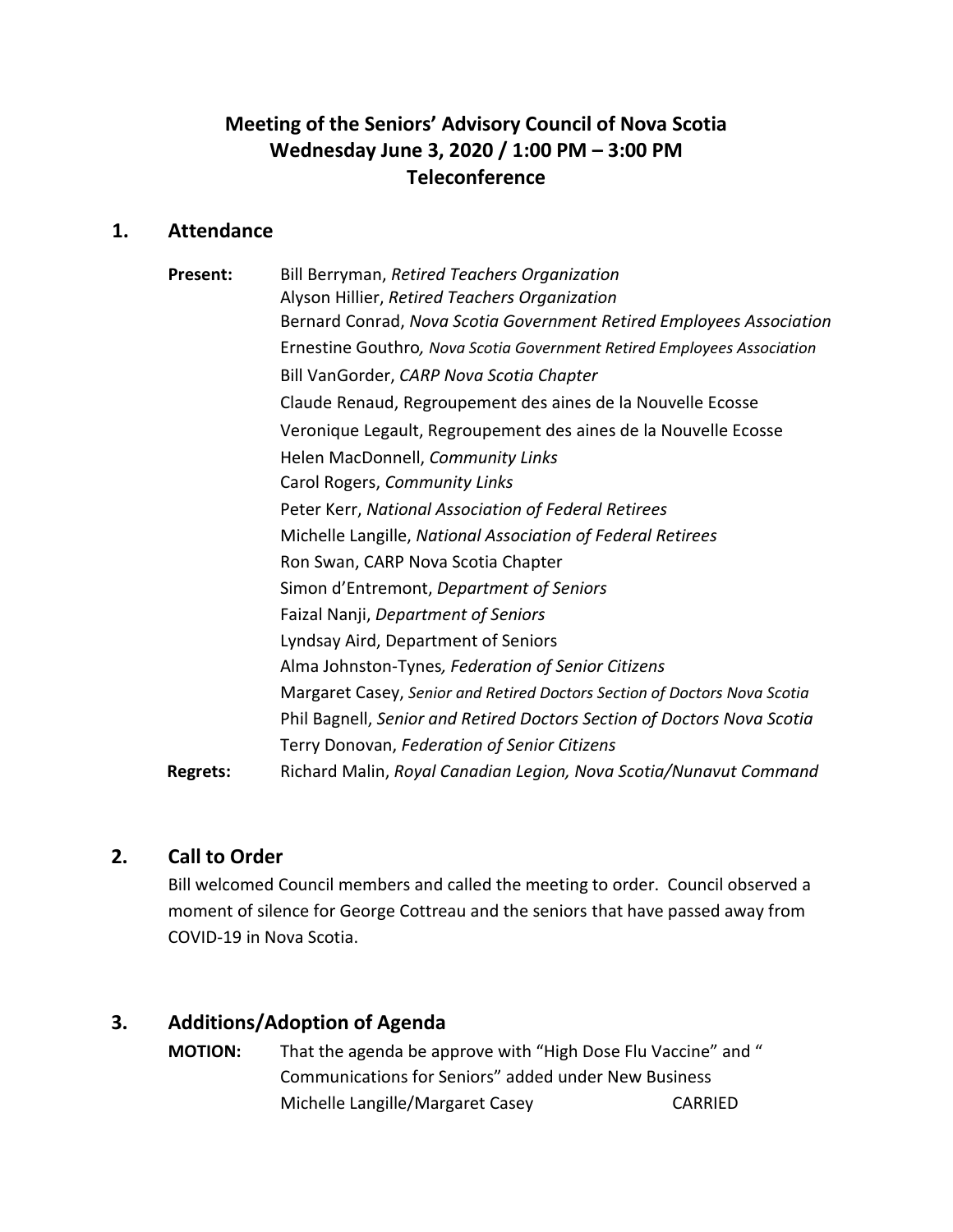### **4. Approval of April 23, 2020 Minutes**

**MOTION:** That the minutes of April 23, 2020 be approved as amended Michelle Langille/Margaret Casey CARRIED

### **5. Action Items – April 23, 2020**

Bill indicated all items would be discussed at the meeting

# **6. Nova Scotia Capped Assessment Program (CAP)**

A sub-committee of Ron Swan, Helen MacDonnell, Terry Donovan, Peter Kerr and Bill Berryman was approved to work on a Seniors Advisory Council response. The committee will be developing a "Seniors Friendly Alternative Proposal" to the CAP. The committee will seek the findings of the All Party Committee, assess the findings as well as other alternatives. The committee will complete its task over the summer and present its recommendations to the September 24, 2020 Council meeting.

## **7. Treasurer's Report**

There was a question raised about the need for two signatures on cheques (as stated in the Structure and Operating Procedures) and only one-signature for on-line banking. Council members approve all expenditures by motion and therefore on-line banking is acceptable as it is similar to double signatures on cheques.

**MOTION:** That the Seniors Advisory Council receive the Treasurer's Report Michelle Langille/Margaret Casey CARRIED

# **8. Update from Department of Seniors**

### **a) Renewal costs of drugs 90 days vs. 30 days**

Simon contacted Kathleen Coleman, Acting Executive Director, Pharmaceutical Services and Extended Health Benefits, about the discrepancy in costs by different pharmacies. He also checked with his pharmacist and was told this was acceptable practices.

### **b) Home Warming Program monies diversion**

Simon indicated that it was too early to find out how the \$3 million was spent by Meals on Wheels (\$1.6 million), United Way (\$1 million) and shelters (\$400,000).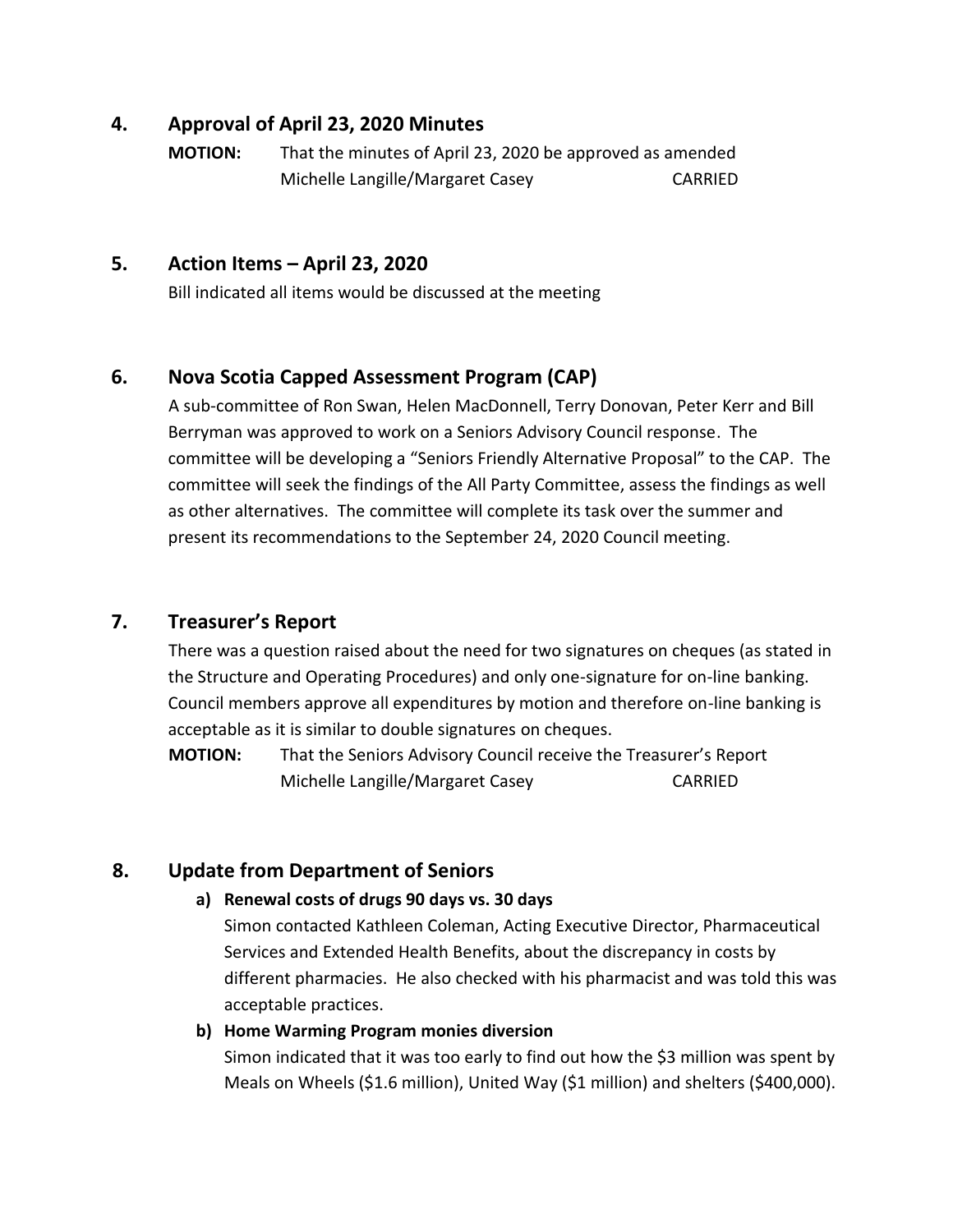#### **c) Senior Safety Coordinators Emergency Funding**

Simon indicated Jacqueline Campbell is working with the 18 coordinators in trying to get the messages out to seniors needing help. It was hoped that all coordinators could provide a card with phone numbers similar to the one used in West/East Hants. The monies are being spent by the coordinators according to the needs of their area.

#### **d) Dr. Strang and Premier meeting with businesses**

Questions were raised why these types of meetings did not take place with the Seniors Advisory Council. Simon indicated that a meeting will be arranged with Bernie Miller, Deputy Minister of Business and Deputy Minister of the Office of Strategy Management and Dr. Strang to seek our perspective on re-opening the province.

#### **e) SHIFT 2.0**

Simon indicated that he will be calling a meeting with the Advisory Committee and have a discussion on the need to keep seniors in their own homes vs. longterm care facilities, greater access to the internet, how technology can help seniors, food security and ageism. He would then seek feedback from the Council after this meeting.

#### **9. New Business**

#### **a. Community Links Emergency Funding**

Helen provided an update on the \$110,000 Community Links received from the Department of Seniors of which \$75,000 has been dispersed. Seniors were very happy with free transportation/deliveries to access pharmacies, groceries and other basic necessities, meals on wheels, masks, recreation packages for home exercise, ZOOM meetings, transportation to medical appointments, etc.

#### **b. Federal government support for seniors**

Council members acknowledged the government's financial help for seniors with a \$300 tax free payment for seniors eligible for Old Age Security and a further \$200 for seniors eligible for Guaranteed Income Supplement. The government has also added \$20 million to the New Horizons for Seniors Program.

**c. Wellness Together Canada: Mental Health and Substance Use Support Portal** Council members were pleased to receive information on this and passed it on to their members as many seniors are having difficulties due to social isolation under COVID-19.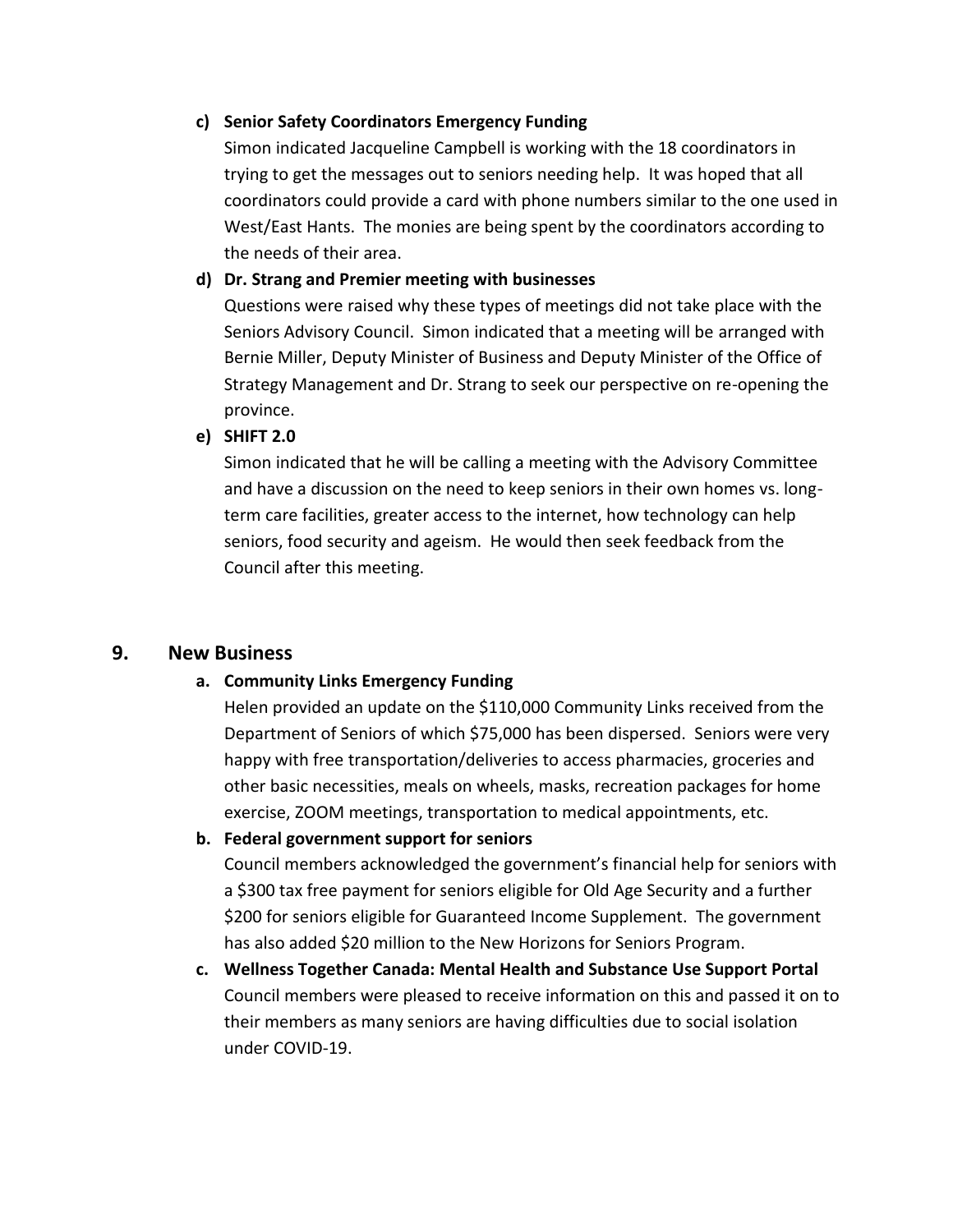#### **d. Emergency Community Support Fund**

The Federal government has provided \$350 million to support community organizations in Canada helping vulnerable people during the COVID-19 crisis. In Nova Scotia the United Way will receive \$2.28 million and the Community Foundation of Nova Scotia will receive \$1.12 million. Another group receiving funds will be the Canadian Red Cross in the province.

#### **e. Develop Nova Scotia – Accelerated Internet Project**

There was a short discussion on the additional \$15 million provided by the province to speed up delivery of high-speed internet to Cumberland, Colchester, Queens and Shelburne counties.

## **10. Glen Freil – Communications Nova Scotia**

On June 15, 2020 the Department of Seniors will be celebrating Elder Abuse Awareness Day. Glen is working with Jacqueline and Elizabeth producing resources on the issue. There will be written materials, an active Facebook site, 211 updates and news releases. Materials will be available to the MLA's office, Senior Safety Coordinators and groups working with seniors under COVID-19. Glen acknowledged that our members don't rely on Facebook and there is a need for written materials in plain language.

## **11. Dr. Robert Strang – Chief Medical Officer Nova Scotia**

Dr. Strang spoke on the re-opening of the economy on June 5, 2020 and the need to closely monitor the reaction for the next two weeks. He indicated if things went well there was the possibility of having groups of up to 25 individuals on July 1 and up to 50 on August 1. He also spoke on the possibility of visitors being allowed in long-term care facilities if wearing a mask and keeping social distancing. He also hoped that the border restrictions between New Brunswick, Prince Edward Island and Nova Scotia would be lifted in late June.

A questions was raised about providing High Dose Flu Vaccine for "at risk" seniors in the fall. Dr. Strang indicated Chief Medical Officers across Canada have requested the Federal government pay for this vaccine as they do not anticipate a COVID-19 vaccine this year. He suggested I re-send my letter to the Minister of Health and Wellness requesting High Dose Flu Vaccine for "at risk" seniors.